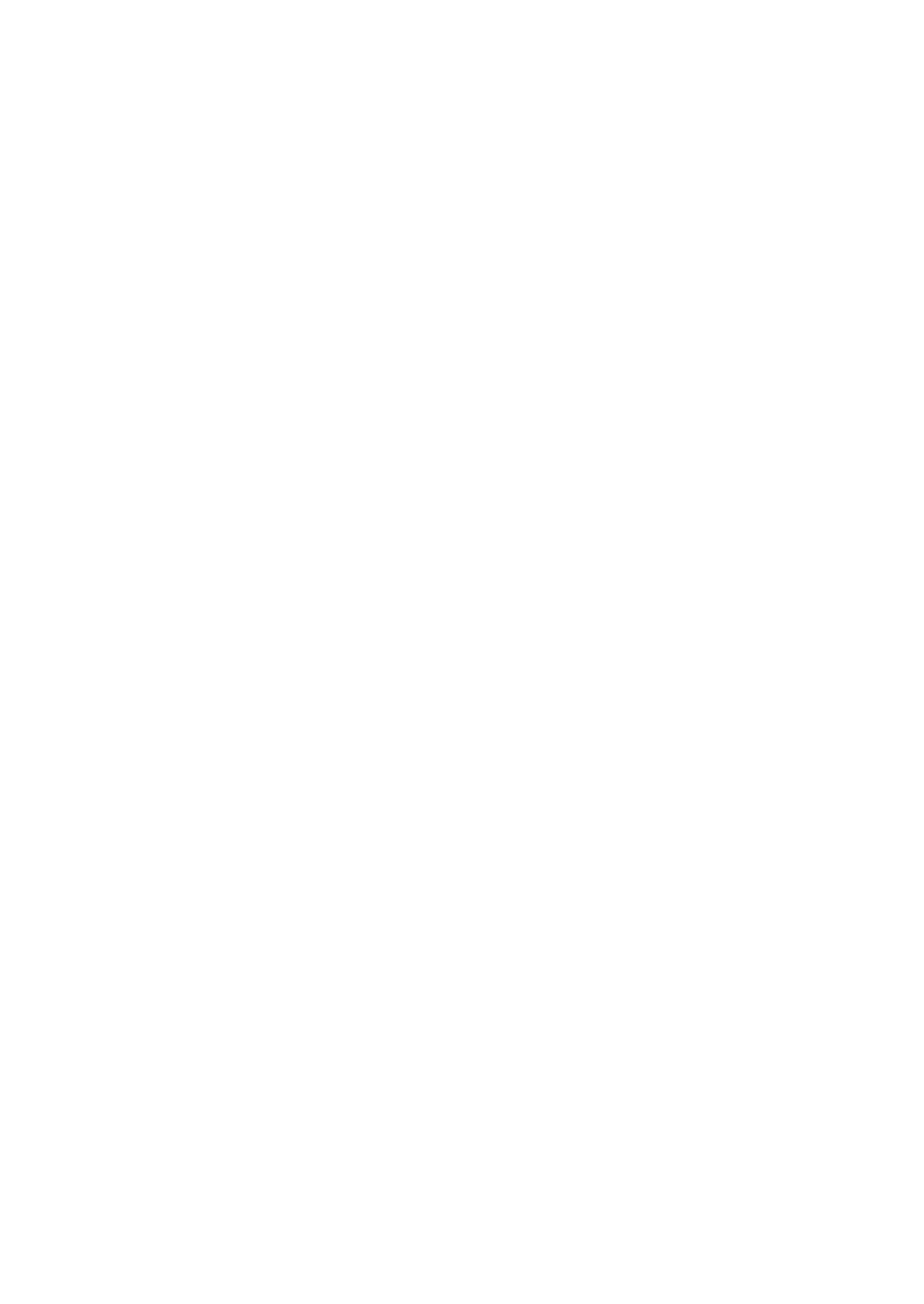

# **MONEYLENDERS ACT 2018**

# **Arrangement of Sections**

# **Section**

| <b>PART I - PRELIMINARY</b> |                                                                       | 5  |
|-----------------------------|-----------------------------------------------------------------------|----|
| $\mathbf{1}$                |                                                                       |    |
| $\overline{2}$              |                                                                       |    |
|                             | <b>PART II - LICENSING OF MONEYLENDERS</b>                            | 7  |
| 3                           |                                                                       |    |
| 4                           |                                                                       |    |
| 5                           |                                                                       |    |
| 6                           |                                                                       |    |
| 7                           |                                                                       |    |
| 8                           |                                                                       |    |
| 9                           |                                                                       |    |
| 10                          |                                                                       |    |
| 11                          |                                                                       |    |
| 12                          |                                                                       |    |
| 13                          |                                                                       |    |
| 14                          |                                                                       |    |
| 15                          |                                                                       |    |
| 16                          |                                                                       |    |
| 17                          |                                                                       |    |
|                             | <b>PART III - INSPECTIONS</b>                                         | 12 |
| 18                          |                                                                       |    |
|                             | <b>PART IV - CONDUCT OF MONEYLENDING BUSINESS</b>                     | 13 |
| 19                          | Moneylender and borrower shall enter into a moneylending agreement 13 |    |
| 20                          |                                                                       |    |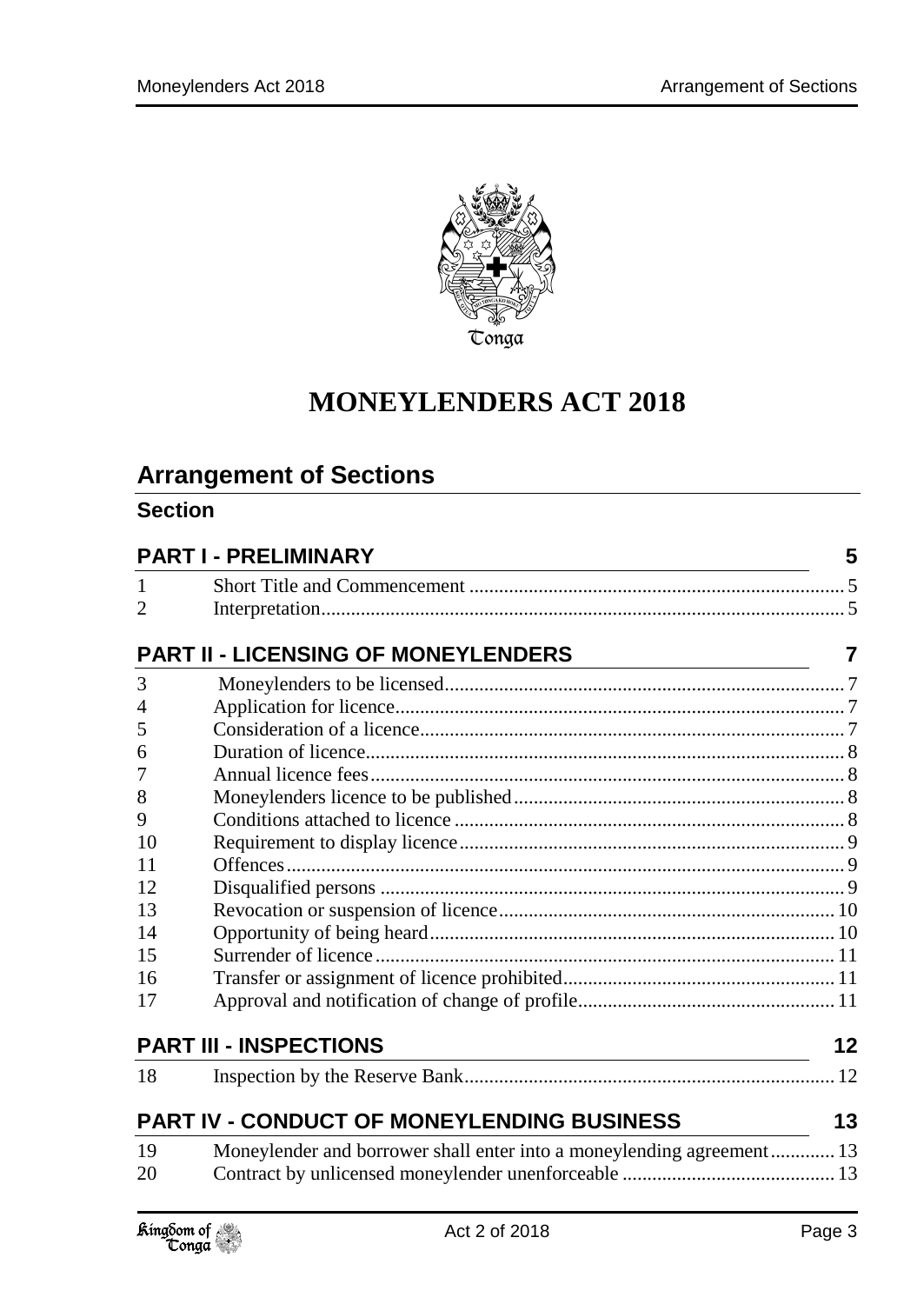| 21<br>22<br>23<br>24          | Duty to keep original copy of moneylending agreement and accounts 14  |    |
|-------------------------------|-----------------------------------------------------------------------|----|
| 25                            |                                                                       |    |
| <b>PART V - MISCELLANEOUS</b> |                                                                       | 15 |
| 26                            | False statements or representations to induce borrowing an offence 15 |    |
| 27                            |                                                                       |    |
| 28                            |                                                                       |    |
| 29                            |                                                                       |    |
| 30                            |                                                                       |    |
| 31                            |                                                                       |    |
| 32                            |                                                                       |    |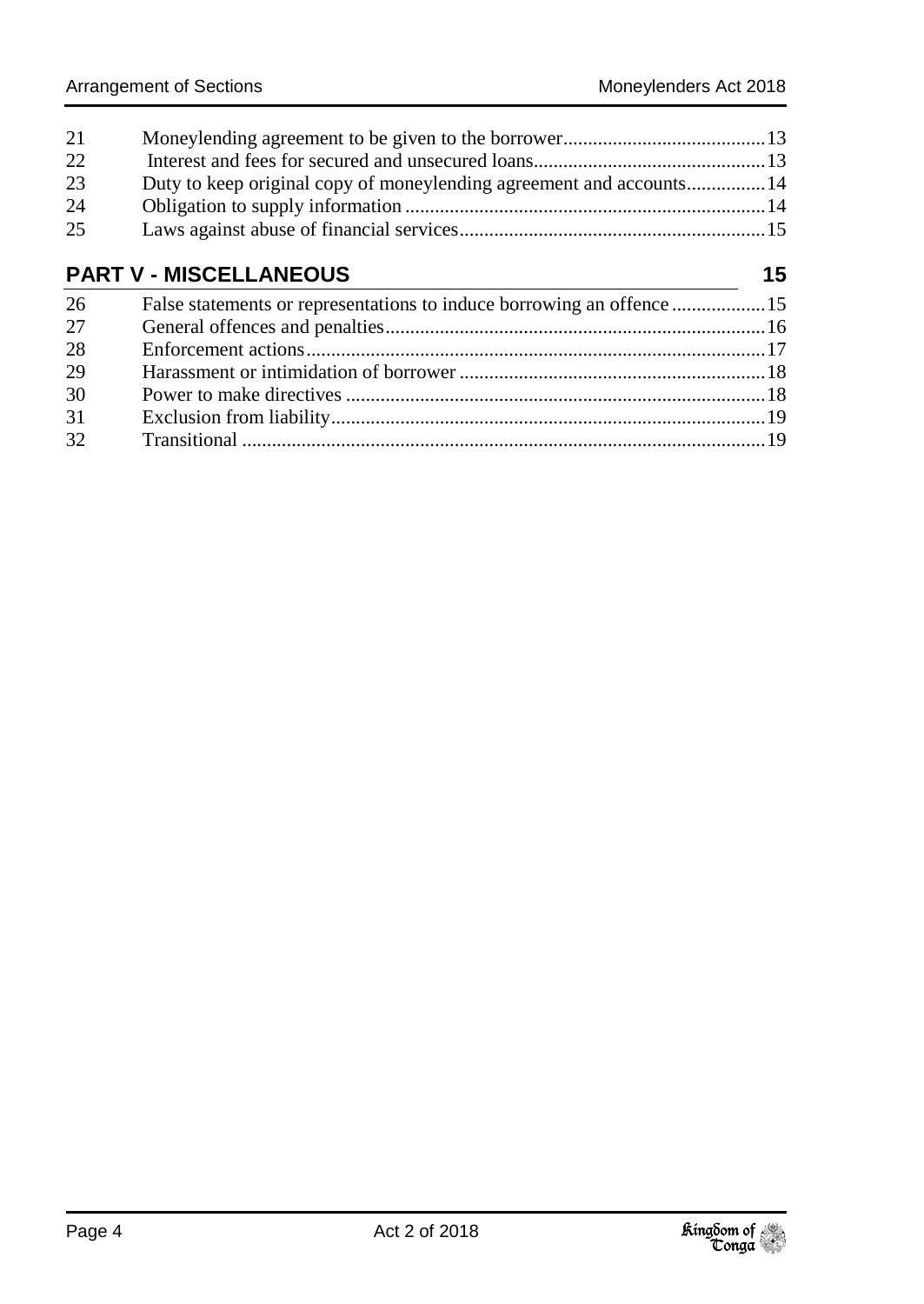

# **MONEYLENDERS ACT 2018**

### **Act 2 of 2018**

# **AN ACT FOR THE REGULATION AND CONTROL OF THE BUSINESS OF MONEYLENDING, THE PROTECTION OF BORROWERS OF THE MONIES LENT IN THE COURSE OF SUCH BUSINESS, AND MATTERS CONNECTED THEREWITH**

I assent, TUPOU VI, 21st June 2018.

<span id="page-4-0"></span>**BE IT ENACTED** by the King and Legislative Assembly of Tonga in the Legislature of the Kingdom as follows:

# **PART I - PRELIMINARY**

#### <span id="page-4-1"></span>**1 Short Title and Commencement**

- (1) This Act may be cited as the Moneylenders Act 2018.
- (2) This Act shall come into force on a date proclaimed by Cabinet and published in a notice in the gazette.

#### <span id="page-4-2"></span>**2 Interpretation**

In this Act, unless the context otherwise requires —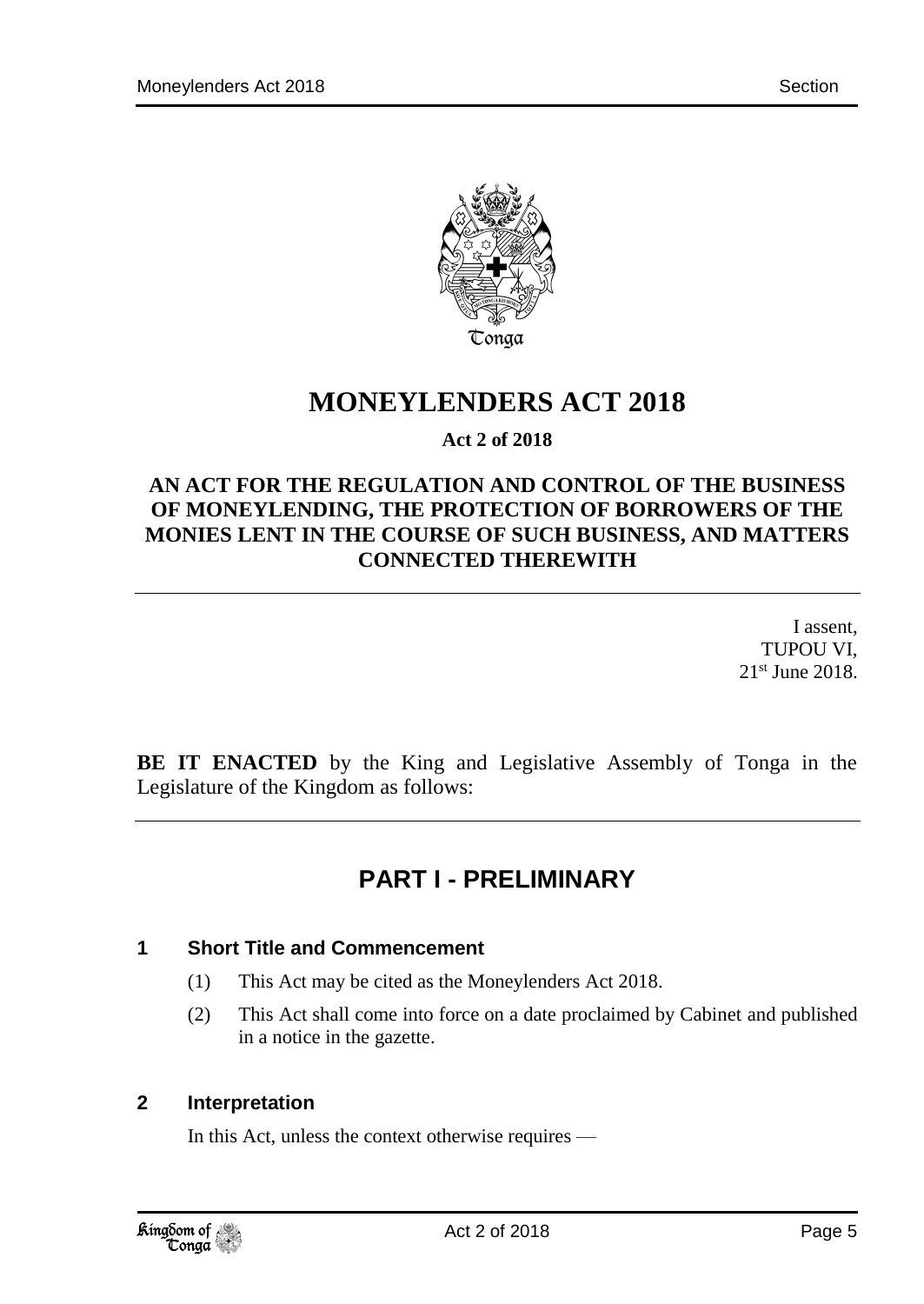"**annual percentage rate**" means aggregate rate per annum in percentage consisting of interest, processing fees, service charges and any other charges or fees realised by the moneylender on any loans provided to any customer;

"**authorised name**" and "**authorised address**" mean respectively the name under which and the address at which a moneylender may by a licence granted under this Act to carry on business as a moneylender;

"**bank**" means any company engaged in banking business and other financial activities, as determined in the licence granted by the Reserve Bank under the Financial Institutions Act 2004;

"**borrower**" means a person to whom money is lent by a moneylender;

"**company**" means any body corporate being a moneylender;

"**declining balance calculation method**" means that the interest charged on any loan payment is to be calculated based on the current outstanding principal and accounting for all payments made in previous periods;

"**firm**" means an unincorporated body of two or more individuals or one or more individuals and one or more corporations or two or more corporations who have entered into partnership with one another with a view to carrying on business for profit;

"**interest**", in relation to a loan, means any amount by whatsoever name called in excess of the principal paid or payable to a moneylender in consideration of or otherwise in respect of the loan, but does not include any permitted fee payable under this Act or any other written law;

"**licence**" means a moneylender's licence issued under this Act;

"**moneylender**" means any person who carries or holds himself out in any way as carrying on the business of moneylending, whether or not he carries on any other business;

"**moneylending**" means the lending of money at interest, with or without security, by a moneylender to a borrower;

"**moneylending agreement**" means an agreement made in writing between a moneylender and a borrower for the repayment, in lump sum or instalments, of money borrowed by the borrower from the moneylender;

"**person**" means any individual or company, partnership, syndicate, association or body of persons, incorporated or unincorporated;

"**notice**" means notice in writing;

"**notify**" means notify in writing, and "**notification**" has a corresponding meaning;

"**prescribed**" means prescribed by directives made under this Act;

"**principal**" means, in relation to a loan, the amount actually lent to and received by the borrower; and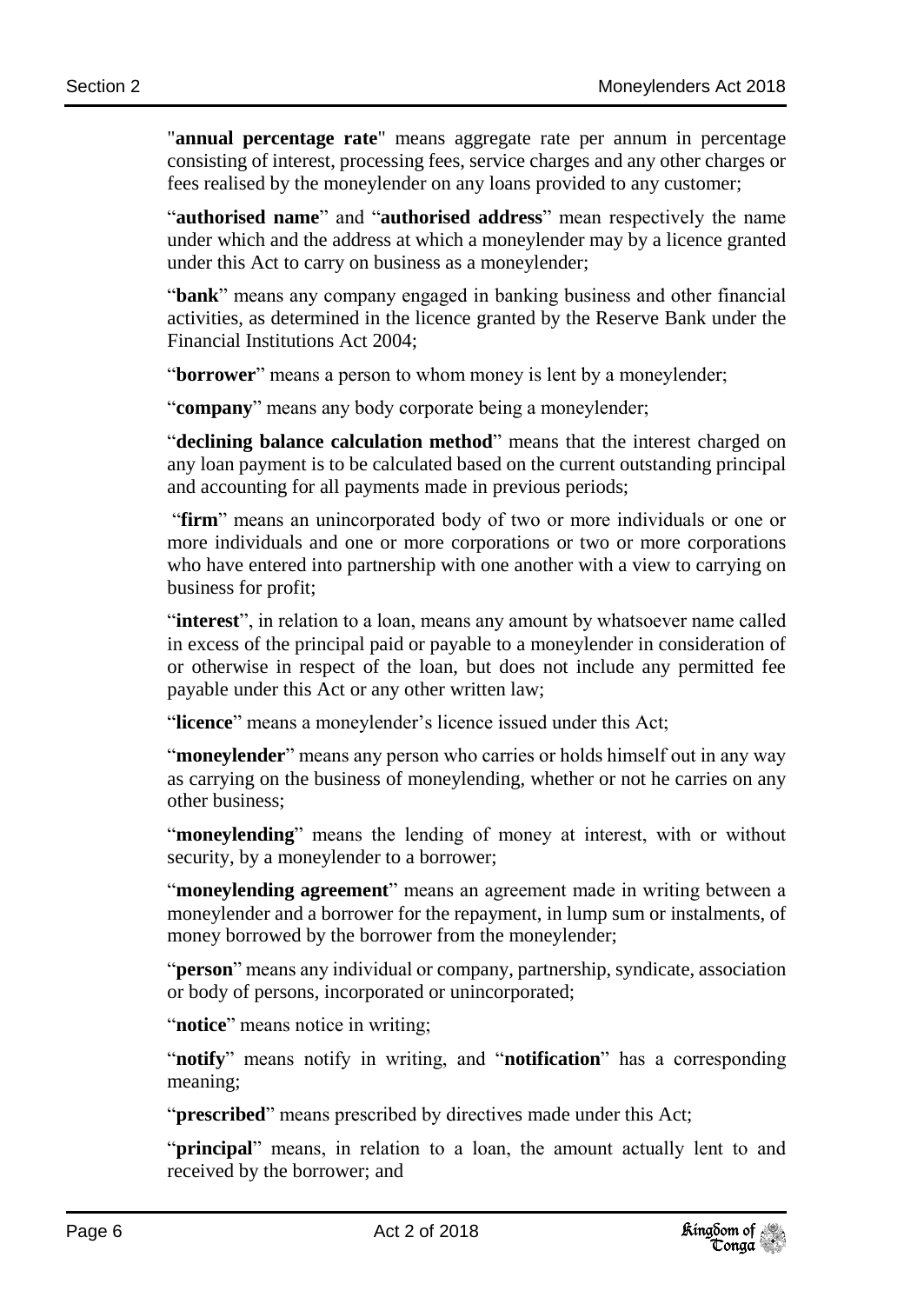<span id="page-6-0"></span>"**Reserve Bank**" means the National Reserve Bank of Tonga as defined in the National Reserve Bank of Tonga Act (Cap 102).

# **PART II - LICENSING OF MONEYLENDERS**

#### <span id="page-6-1"></span>**3 Moneylenders to be licensed**

- (1) No person can carry on or hold himself out in any way as carrying on the business of moneylending in Tonga unless he is licensed under this Act.
- (2) Any person who carries on or holds himself out in any way as carrying on the business of moneylending without a valid licence, or who continues to carry on such business after a licence has been suspended or revoked, commits an offence and shall be liable upon conviction to a fine not exceeding \$10,000 or to imprisonment for a term not exceeding three years or both.
- (3) A moneylender may only engage in the business of lending money at an interest, with or without security to a borrower.
- (4) A moneylender shall apply to the Reserve Bank to engage in activities of a financial nature other than moneylending.

### <span id="page-6-2"></span>**4 Application for licence**

- (1) Any person may apply for a licence under this Act to operate a moneylending business for which a licence is required, as determined by the Reserve Bank.
- (2) An application for a licence under this section shall be  $-$ 
	- (a) made in writing to the Reserve Bank in the prescribed form; and
	- (b) accompanied by the prescribed application fee.
- (3) Every person who makes an application under subsection  $(2)(a)$  shall furnish such information, and documents, as the Reserve Bank may specify.
- (4) Any person who knowingly furnishes false or misleading information or document, in connection with an application under this Act, commits an offence and shall be liable upon conviction to a fine not exceeding \$10,000.
- (5) Application for a licence by a moneylending business shall apply immediately and within 30 days from the commencement of this Act and during such period shall not conduct any moneylending business until a licence is granted.

#### <span id="page-6-3"></span>**5 Consideration of a licence**

The Reserve Bank shall, in considering any application for a licence made under section 4, have regard to —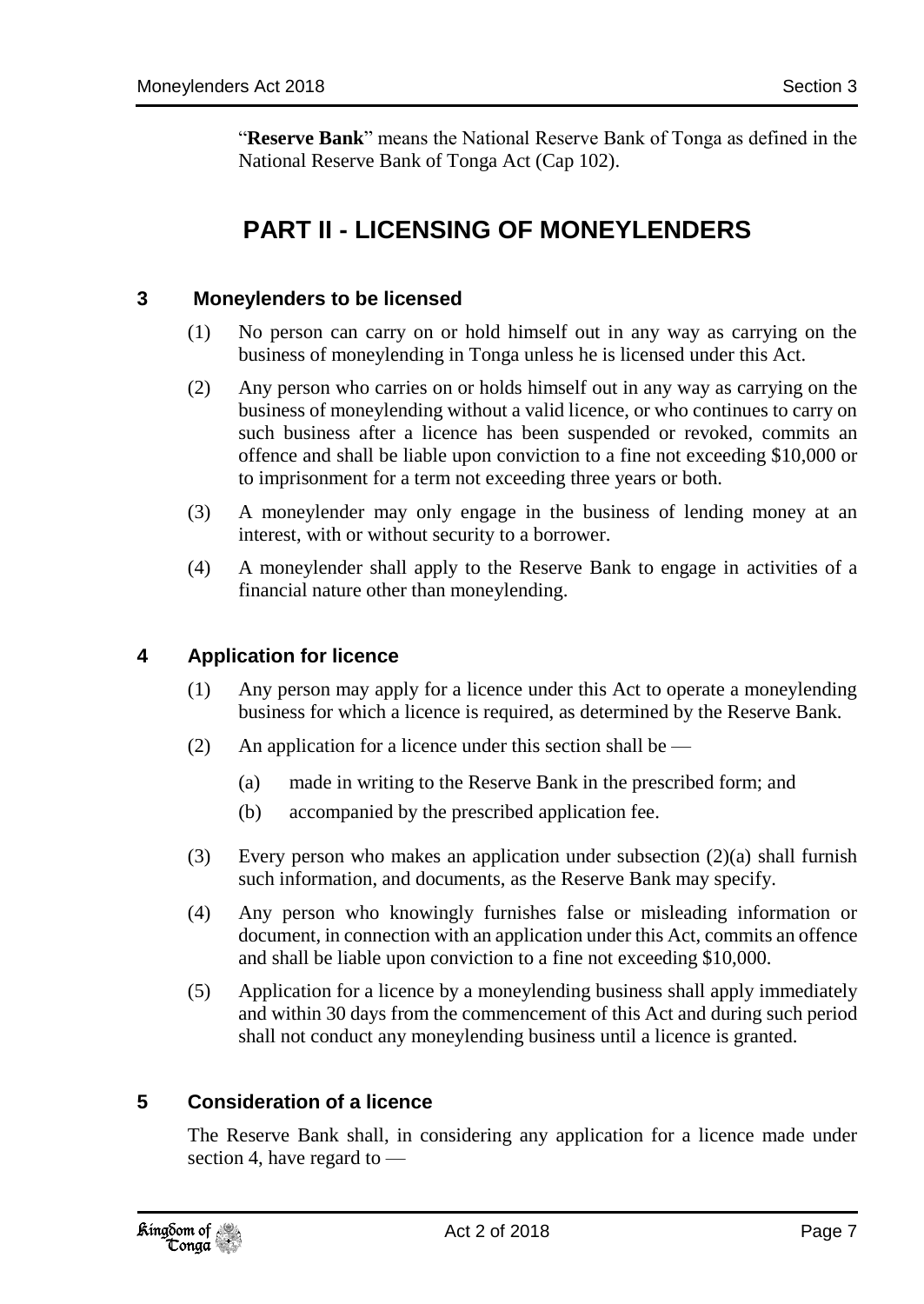- (a) the adequacy, structure, sources, and proposed beneficial owners of the applicant's capital;
- (b) the ability of the applicant to carry on the proposed business, the character and experience of its management;
- (c) the establishment of an operating account in its name with a bank licenced under the Financial Institutions Act 2004; and
- (d) such other matters as the Reserve Bank considers relevant.

# <span id="page-7-0"></span>**6 Duration of licence**

Notwithstanding section 13, a licence shall remain valid unless revoked or suspended under this Act.

# <span id="page-7-1"></span>**7 Annual licence fees**

- (1) The Reserve Bank may charge and collect a licence fee for each year that a licence is in effect and which shall be paid by the moneylender on the anniversary of the date of its licence being granted.
- (2) The annual fee is to be considered as a debt due to the Reserve Bank and a moneylender who fails to pay the fee by the due date is liable to a surcharge equivalent to 100% of the prescribed fee.
- (3) A licence is deemed suspended for the period when a moneylender fails to pay the annual fee by the due date to the date the annual fee and any surcharge has been paid to the Reserve Bank.

# <span id="page-7-2"></span>**8 Moneylenders licence to be published**

- (1) The Reserve Bank shall publish in the Gazette and its website all licenced moneylenders for the purposes of this Act.
- (2) Notwithstanding the provisions of any other law, a notice by the Reserve Bank shall be published in the Gazette and its website to add or remove a licenced moneylender.

# <span id="page-7-3"></span>**9 Conditions attached to licence**

- (1) The Reserve Bank may stipulate in the licence such conditions as the Reserve Bank may think fit and may, at any time during the duration of the licence, add to, suspend, cancel or vary any of the conditions.
- (2) Any person who fails to comply with any of the conditions of the licence commits and offence and shall be liable upon conviction to a fine not exceeding \$10,000.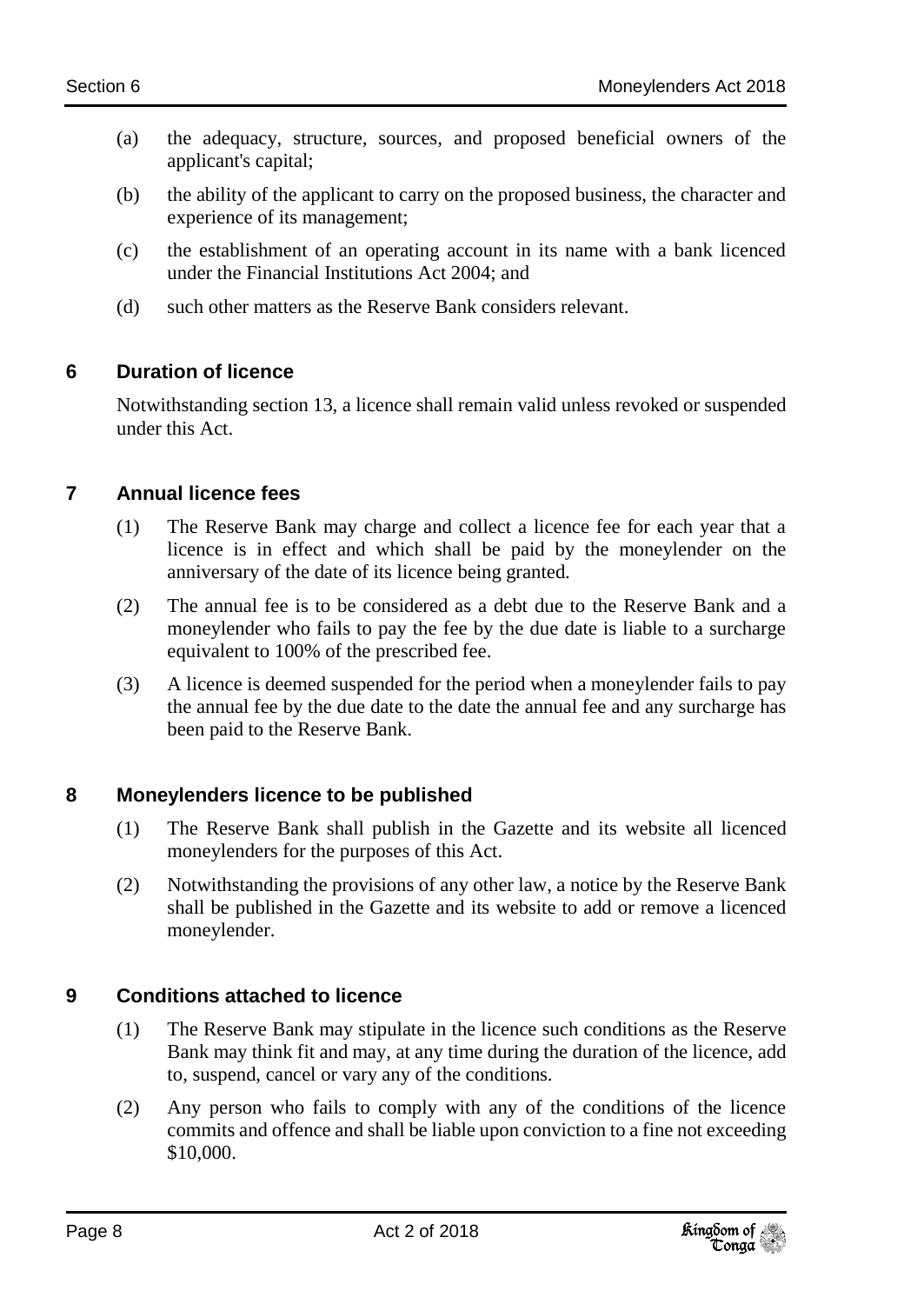#### <span id="page-8-0"></span>**10 Requirement to display licence**

- (1) A moneylender shall at all times display his original licence in a conspicuous place at the premise where the moneylender carries out or operates the business.
- (2) A moneylender who contravenes this section commits an administrative offence and shall be liable to an administrative fine not exceeding \$10,000 for each day of the contravention which shall be imposed by the Reserve Bank.

#### <span id="page-8-1"></span>**11 Offences**

If a moneylender —

- (a) takes out a licence using any false, misleading or deceptive statement or representation or by any dishonest concealment of material facts;
- (b) being licensed as a moneylender, carries on business as such in any name other than the authorised name or at any other place than the authorised address or addresses; or
- (c) in the course of business as a moneylender enters into any moneylending agreement with respect to any advance or repayment of money or takes any security for money otherwise than in the authorised name,

such person commits an offence and shall be liable upon conviction to a fine not exceeding \$10,000 or to imprisonment for a term not exceeding three years or both.

#### <span id="page-8-2"></span>**12 Disqualified persons**

- (1) No person shall be appointed or elected as a director or to the management of a moneylender who —
	- (a) has acted in a financial institution in Tonga or elsewhere which has had its licence revoked or which has been wound up by a court;
	- (b) has been sentenced by a court in any country for an offence involving dishonesty;
	- (c) is or becomes bankrupt or enters into a scheme of arrangement with his creditors;
	- (d) has been disqualified or suspended from practicing a profession on grounds of personal misconduct;
	- (e) does not possess sufficient financial competence and expertise;
	- (f) is an officer or employee of another moneylending business unless both entities are commonly owned;
	- (g) does not reside in the place where the moneylending business is located except as otherwise authorised by the Reserve Bank;
	- (h) the person does not meet the criteria for a fit a proper person as prescribed by the Reserve Bank; or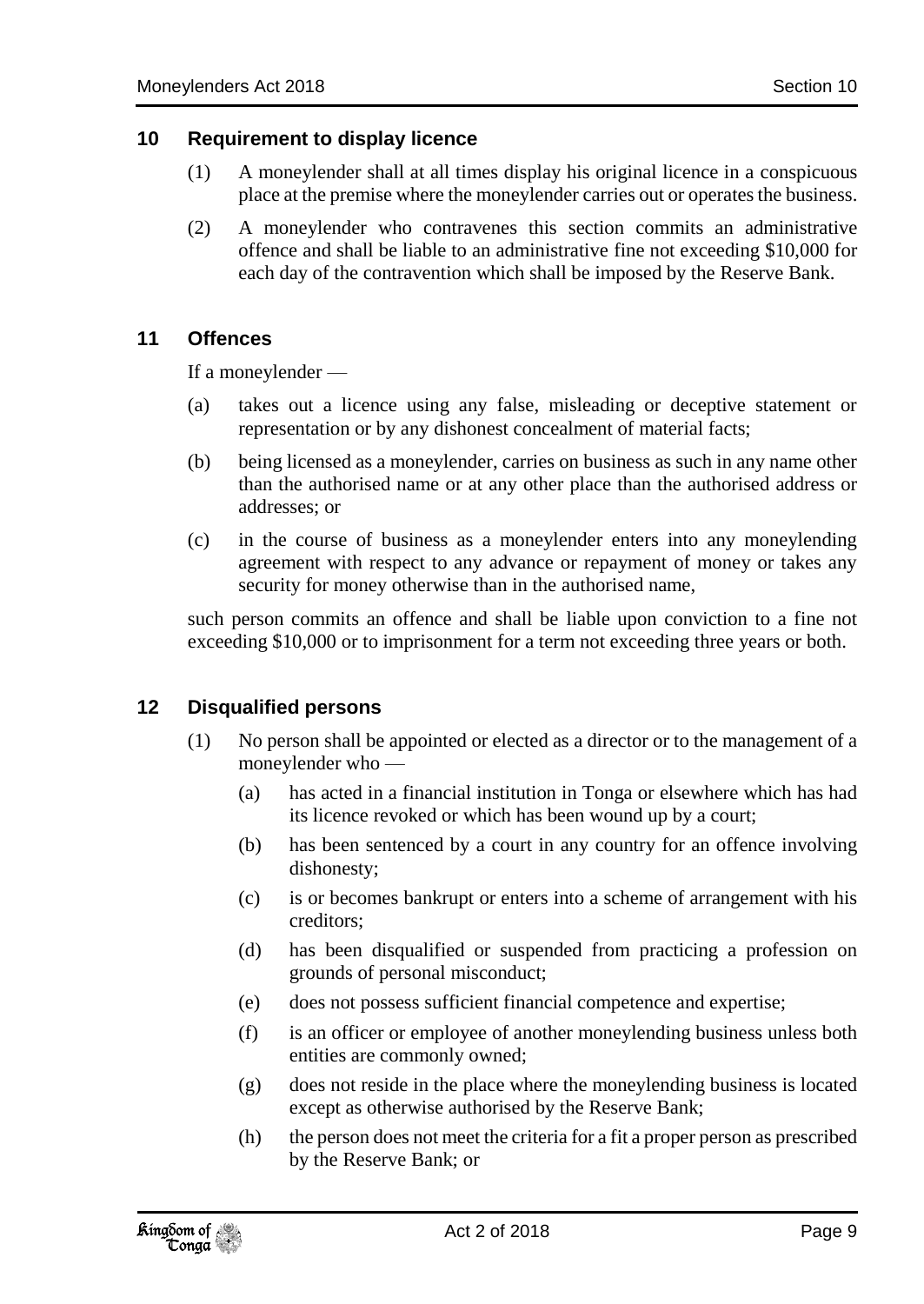- (i) falls under such other criterion or criteria as may be established by the Reserve Bank in a directive, or other acts or decisions.
- (2) Any person who accepts an appointment in contravention of subsection (1) commits an offence and shall be liable upon conviction to a fine not exceeding \$10,000 or imprisonment for a period not exceeding three years or both.
- (3) Any person appointed or elected as a director or to the management of a moneylending business shall cease to hold such office if he is disqualified under subsection  $(1)$ .

### <span id="page-9-0"></span>**13 Revocation or suspension of licence**

- $(1)$  If a moneylender
	- (a) has been carrying on his business, in the opinion of the Reserve Bank, in a manner detrimental to the interest of the borrower or to any member of the public;
	- (b) has contravened any of the provisions of this Act or any regulations, directives, notices or guidelines made under this Act;
	- (c) has been licensed as a result of a fraud, mistake or misrepresentation in any material particular; or
	- (d) has failed to comply with any of the conditions of the licence,

the Reserve Bank may, subject to section 14, revoke the licence issued to the moneylender or suspend the licence for such period as the Reserve Bank thinks fit.

- (2) A revocation or suspension of a licence under this section shall not affect any moneylending agreement entered into before such revocation or suspension, other than that in respect of which such revocation or suspension is made.
- (3) Where a licence has been revoked or suspended, such licence shall have no effect from the date of revocation of the licence or during the period of suspension of the licence, as the case may be.

# <span id="page-9-1"></span>**14 Opportunity of being heard**

- (1) Before revoking or suspending a licence under section 13, the Reserve Bank shall give the moneylender a notice of its intention to do so and require the moneylender to submit reasons why the licence should not be revoked or suspended within fourteen days after having being notified of the decision.
- (2) After considering the reasons submitted by the moneylender, the Reserve Bank shall decide whether to revoke or suspend the licence, or to take no further action, and the Reserve Bank shall notify the moneylender of its decision.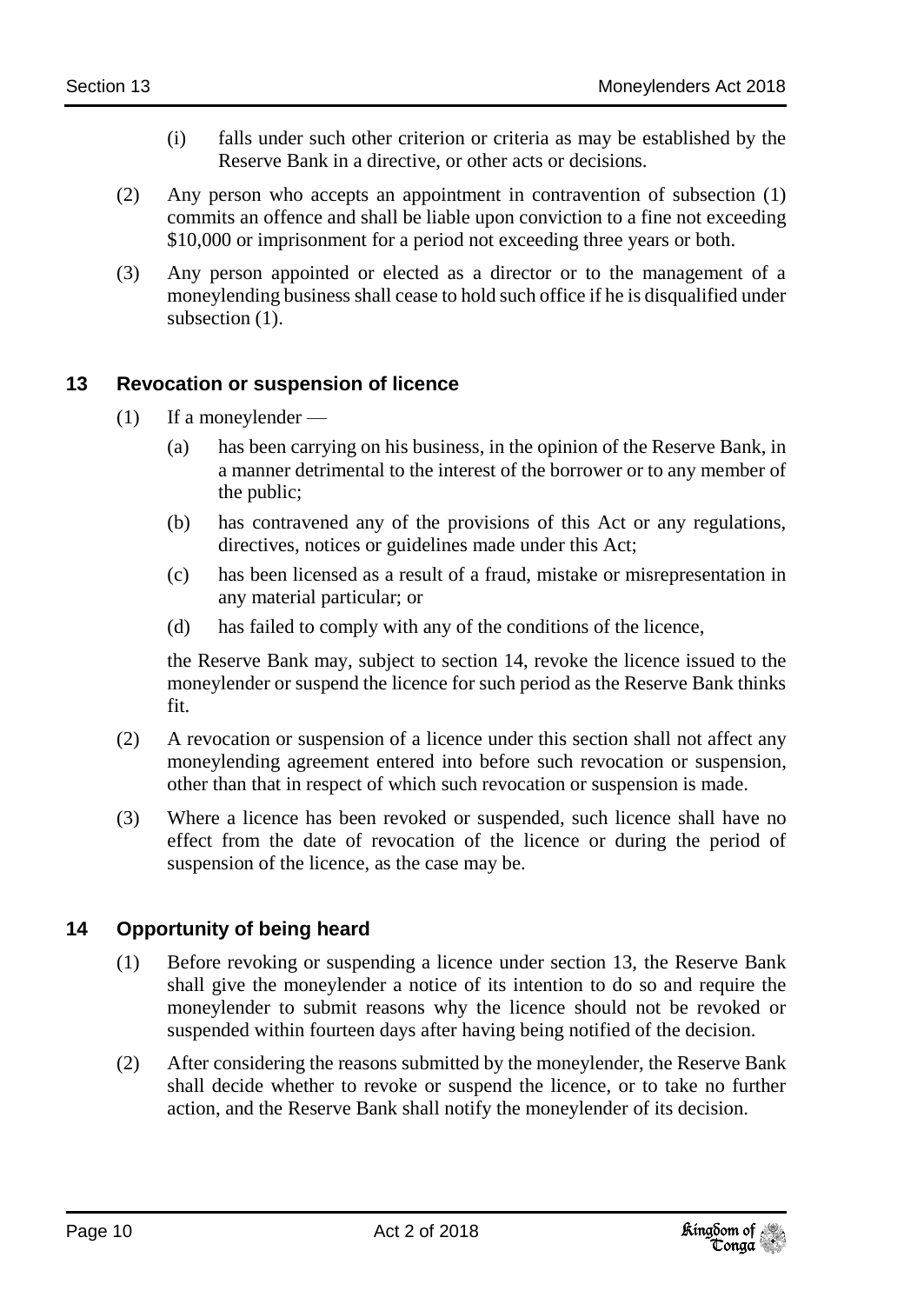#### <span id="page-10-0"></span>**15 Surrender of licence**

- (1) Upon the revocation of the licence under section 13, the moneylender shall, within 14 days from the date of the notice of revocation, being served on him, surrender his licence to the Reserve Bank.
- (2) Any moneylender who fails to surrender his licence as required under subsection (1) commits an offence and shall be liable upon conviction to a fine not exceeding \$10,000 or to imprisonment for a term not exceeding three years or both.
- (3) A moneylender may surrender his licence on his own initiative by forwarding the licence to the Reserve Bank with a written notice of the surrender of the licence.
- (4) The surrender of the licence under subsection (3) shall take effect 14 days from the date the Reserve Bank receives the licence and the written notice or such other date as may be specified by the Reserve Bank.

#### <span id="page-10-1"></span>**16 Transfer or assignment of licence prohibited**

- (1) A moneylender shall not transfer or assign a licence to
	- (a) another person;
	- (b) cause or permit another person to use the licence; or
	- (c) provide the services authorised in the licence.
- (2) Any purported transfer or assignment shall be null and void.

#### <span id="page-10-2"></span>**17 Approval and notification of change of profile**

- (1) A moneylender shall obtain the prior approval of the Reserve Bank for
	- (a) a change of the business name;
	- (b) the employment, appointment or admission of any person who will be responsible for the management of the moneylender's business of moneylending; or
	- (c) any person becoming a director or partner of the moneylender.
- (2) A moneylender shall notify the Reserve Bank within 14 days
	- (a) of any person becoming a shareholder of the moneylender; or
	- (b) of any shareholder of the moneylender increasing or reducing his shareholding in the moneylender.
- (3) A moneylender shall notify the Reserve Bank
	- (a) of any person ceasing to be a director, partner or shareholder of the moneylender; or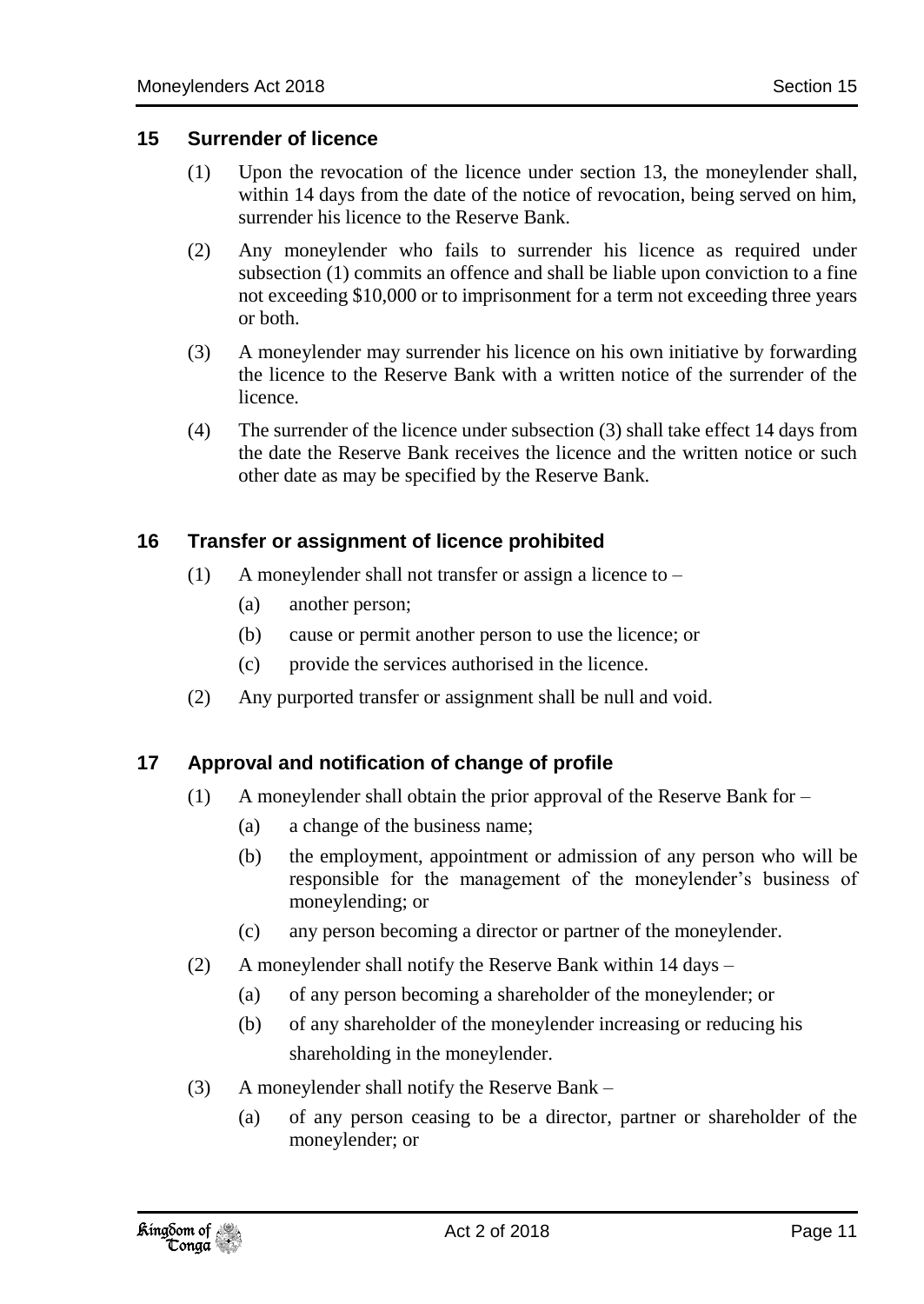(b) of any person ceasing to be responsible for the management of the business of moneylending of the moneylender,

no later than 14 days after the cessation.

- (4) A moneylender shall notify the Reserve Bank of a liquidation order against the moneylender, or any director, partner or shareholder of the moneylender, no later than 14 days after the liquidation order is made.
- <span id="page-11-0"></span>(5) A moneylender who contravenes subsections (1), (2), (3) or (4) commits an offence and shall be liable upon conviction to a fine not exceeding \$10,000 or to imprisonment for a term not exceeding three years or both.

# **PART III - INSPECTIONS**

### <span id="page-11-1"></span>**18 Inspection by the Reserve Bank**

- (1) The Reserve Bank may
	- (a) conduct an inspection with or without notice;
	- (b) require explanations and the production of books, accounts and documents and such information as may be required to conduct the inspection;
	- (c) make copies of and take any papers or electronically stored data from the moneylender's premises; and
	- (d) require that copies of documents be certified as "true" copies of the originals retained by the moneylender.

Provided that, for the purpose of this section, if there is need for entry into premises not under the control of the moneylender, the Reserve Bank shall obtain a search warrant from the Court for that purpose.

- (2) Any person who knowingly and with the intent to deceive
	- (a) makes a false entry on a record, report, or statement of a moneylender; or
	- (b) in connection with an examination or investigation of a moneylender by the Reserve Bank, exhibits a false paper, instrument, or security or gives a false answer to a question directly related to the examination or investigation asked of the person by the Reserve Bank's representative,

commits an offence.

- (3) Any person who knowingly removes, destroys, or conceals a record of the moneylender for the purpose of concealing a fact or information from the Reserve Bank's representative, commits an offence.
- (4) Any person who refuses, on request, to make available for examination the records of the moneylender or refuses to permit an examination into the affairs of the moneylender, commits an offence.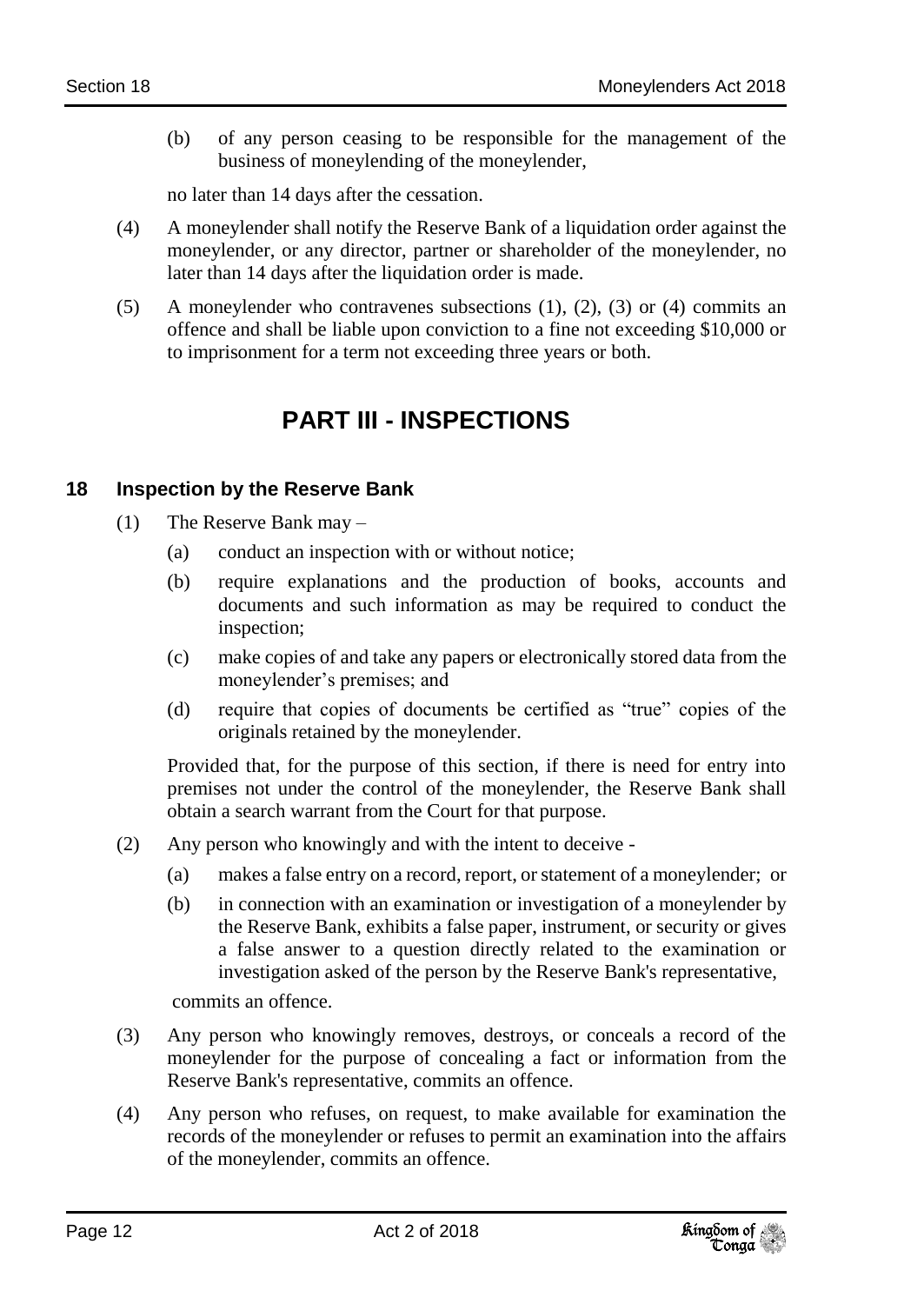(5) Any person who commits an offence under this section shall be liable upon conviction to a fine not exceeding \$10,000 or to imprisonment for a term not exceeding three years or both.

# <span id="page-12-0"></span>**PART IV - CONDUCT OF MONEYLENDING BUSINESS**

#### <span id="page-12-1"></span>**19 Moneylender and borrower shall enter into a moneylending agreement**

- (1) A moneylender who intends to lend money to a borrower shall enter into a moneylending agreement with the borrower, and that agreement shall be in the prescribed form.
- (2) Any moneylender who contravenes this section commits an offence and shall be liable upon conviction to a fine not exceeding \$10,000.
- (3) Any moneylending agreement which does not comply with the prescribed form shall be void and unenforceable.

#### <span id="page-12-2"></span>**20 Contract by unlicensed moneylender unenforceable**

Any moneylending agreement in respect of money lent after the coming into force of this Act by an unlicensed moneylender is unenforceable.

#### <span id="page-12-3"></span>**21 Moneylending agreement to be given to the borrower**

- (1) A moneylending agreement is enforceable where the agreement has
	- (a) been signed by all the parties to the agreement; and
	- (b) a copy of the agreement is delivered to the borrower by the moneylender before the money is lent.
- (2) A moneylender who executes a moneylending agreement which does not comply with this section commits and offence and shall be liable upon conviction to a fine not exceeding \$10,000.

#### <span id="page-12-4"></span>**22 Interest and fees for secured and unsecured loans**

- (1) For the purposes of this Act, after taking into consideration the moneylenders' cost of funds, profit margin, borrower's credit risk, administrative costs and other loan related costs, the interest rate of a loan whether secured or unsecured shall be linked to the policy rate set by the Reserve Bank from time to time.
- (2) A moneylending agreement may impose a default interest fee and default payment fee not exceeding an amount as prescribed by the Reserve Bank.
- (3) The maximum annual percentage rate which may be charged by a moneylender shall not exceed the rate prescribed by the Reserve Bank.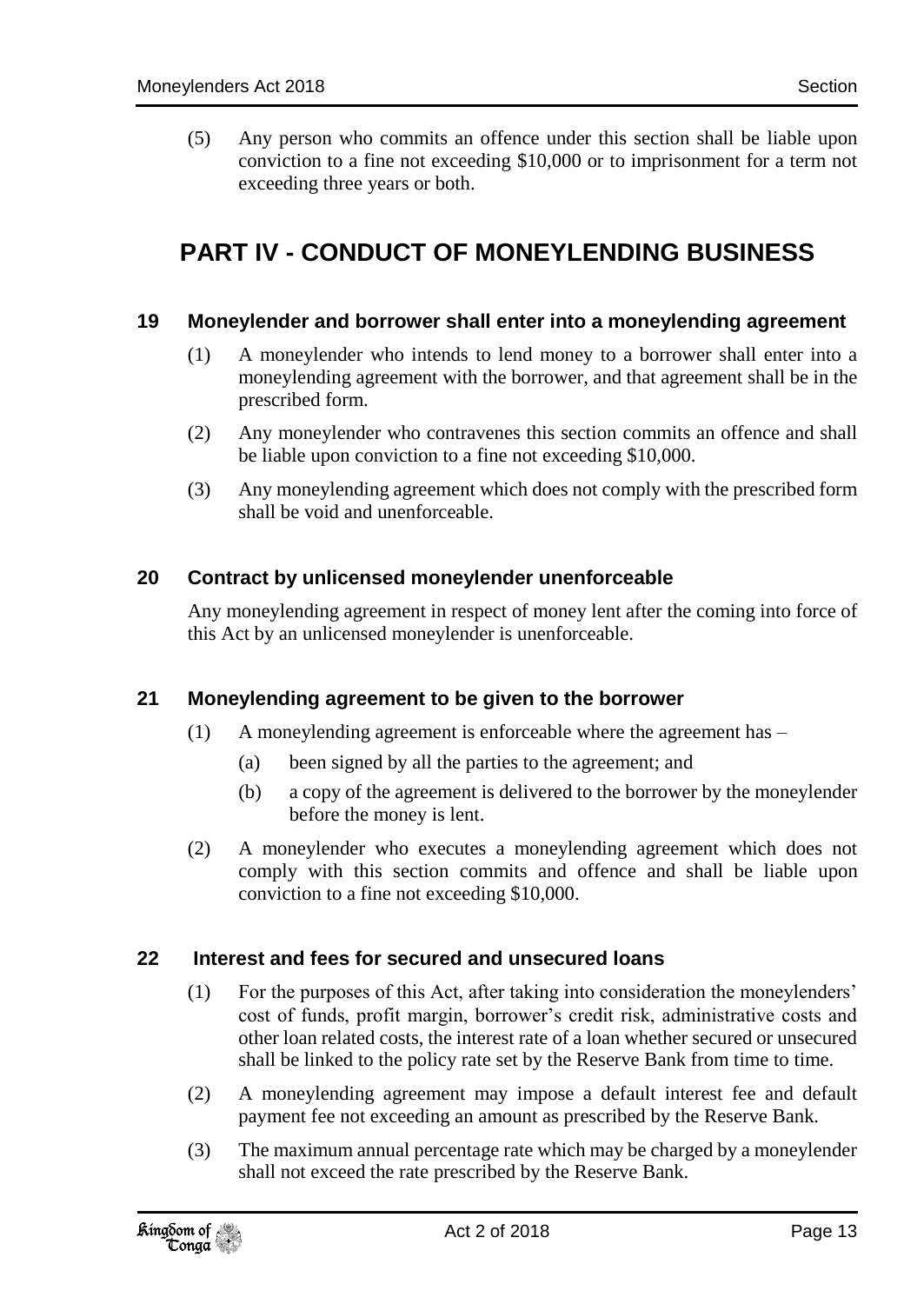- (4) In calculating instalment payments for credit transactions, the moneylender shall use the declining balance calculation method and the interest shall be compounded on a monthly basis.
- (5) Notwithstanding subsections (1) and (2), interest and fees shall not at any time be recoverable by a moneylender of an amount in excess of the sum then due as principal unless a Court, having regard to all the circumstances, otherwise orders.
- (6) Where in a moneylending agreement the interest charged for a secured loan or an unsecured loan, as the case may be, is more than that specified in subsections (1), (2) and (3), that agreement is void and unenforceable.
- (7) Where in a moneylending agreement the securities are realised, the moneylender shall realise the securities at the current market value for the repayment of a loan and any excess money shall be paid to the borrower.
- (8) A moneylender who contravenes this section commits an offence and shall be liable upon conviction to a fine not exceeding \$10,000.

# <span id="page-13-0"></span>**23 Duty to keep original copy of moneylending agreement and accounts**

- (1) A moneylender shall keep and maintain
	- (a) such original copy of the moneylending agreement for each loan in which the moneylender is or has been concerned;
	- (b) regular accounts of each loan including accounting records;
	- (c) management information system information; and
	- (d) other related records,

for a period of seven years from the date in which the loan is made.

- (2) A person who fails to comply with this section  $-$ 
	- (a) is not entitled to enforce any claim in respect of any transaction in relation to a default; and
	- (b) commits an offence and shall be liable upon conviction to a fine not exceeding \$10,000.

### <span id="page-13-1"></span>**24 Obligation to supply information**

- (1) A moneylender shall make available to the borrower without charge monthly statements of account during the period of the moneylending agreement, or upon notice by the borrower showing —
	- (a) the particulars of the lending agreement, including  $-$ 
		- (i) the date on which the loan was made;
		- (ii) the amount of the principal of the loan; and
		- (iii) the rate per centum per annum or the amount of interest charged;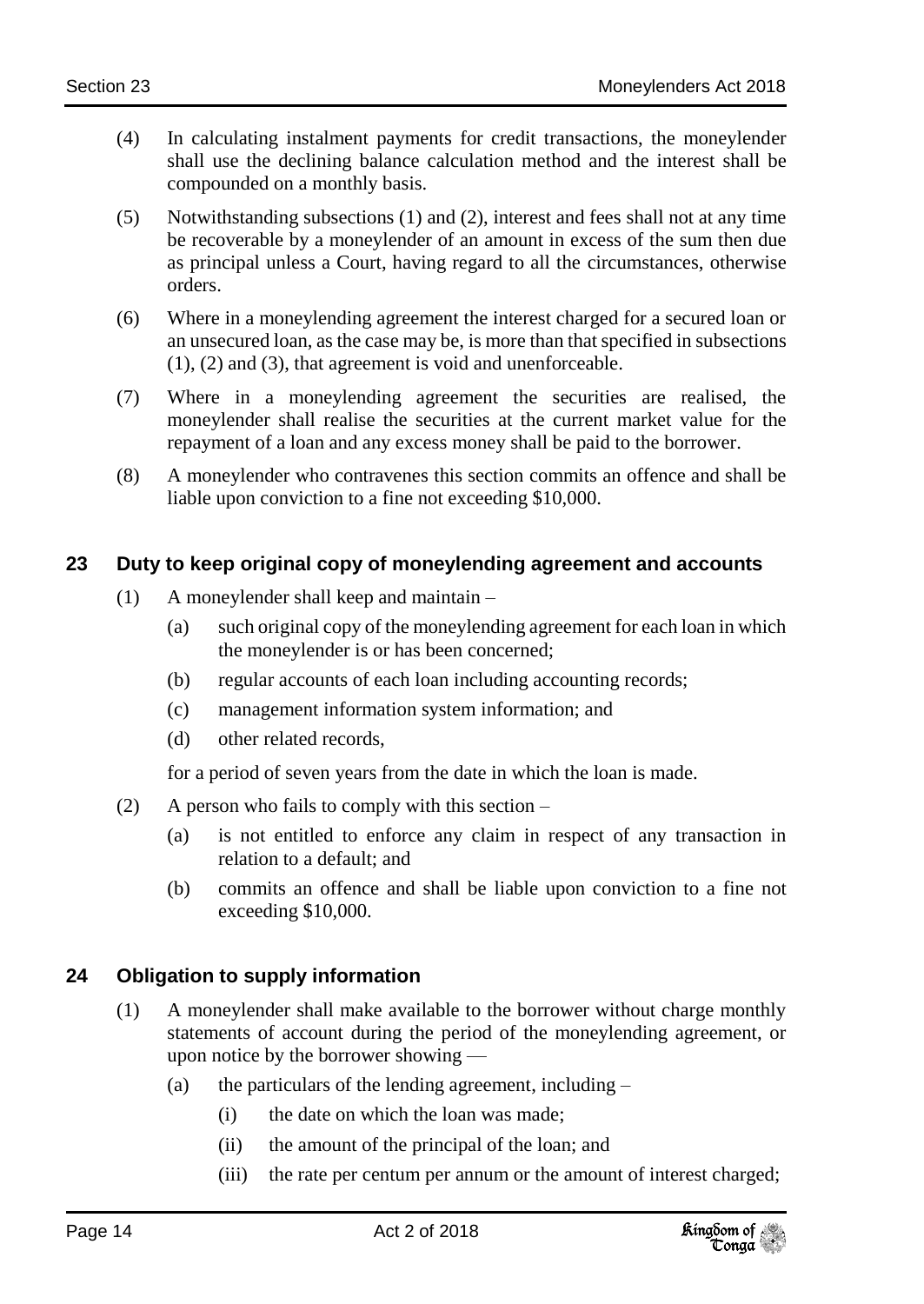- (b) the payments received by the moneylender, including
	- (i) the amount; and
	- (ii) the date on which it was made;
- (c) the sums due to the moneylender, including  $-$ 
	- (i) the amount for principal;
	- (ii) the dates they became due; and
	- (iii) the amount of interest due and unpaid in respect of each such sum; and
- (d) the sums not yet due, including  $-$ 
	- (i) the amount which remains outstanding; and
	- (ii) the date upon which it will become due.
- (2) A statement of account given in the form prescribed by the Reserve Bank shall comply with the requirements of this section.
- (3) A moneylender shall, upon notice by the borrower, supply a copy of any document relating to a loan made by him or any security for that purpose to the borrower or to any person specified in the notice.
- (4) A moneylender who fails to comply within one month of a notice made under this section, so long as the contravention continues –
	- (a) is not entitled to sue for or recover any sum due under the moneylending agreement either of principal or interest;
	- (b) shall not charge interest in respect of the period of the default; and
	- (c) commits an offence and shall be liable upon conviction to a fine not exceeding \$1,000 for each day of the contravention.
- (5) A moneylender receiving any payment of money from a borrower under a moneylending agreement shall give a receipt to the borrower, and any person acting in contravention of this subsection commits an offence and shall be liable to a fine not exceeding \$10,000.

#### <span id="page-14-0"></span>**25 Laws against abuse of financial services**

<span id="page-14-1"></span>A moneylender shall comply with the Money Laundering and Proceeds to Crime Act 2000 and any legislation, policies, directives or notices that provide for financial consumer protection.

# **PART V - MISCELLANEOUS**

#### <span id="page-14-2"></span>**26 False statements or representations to induce borrowing an offence**

 $If -$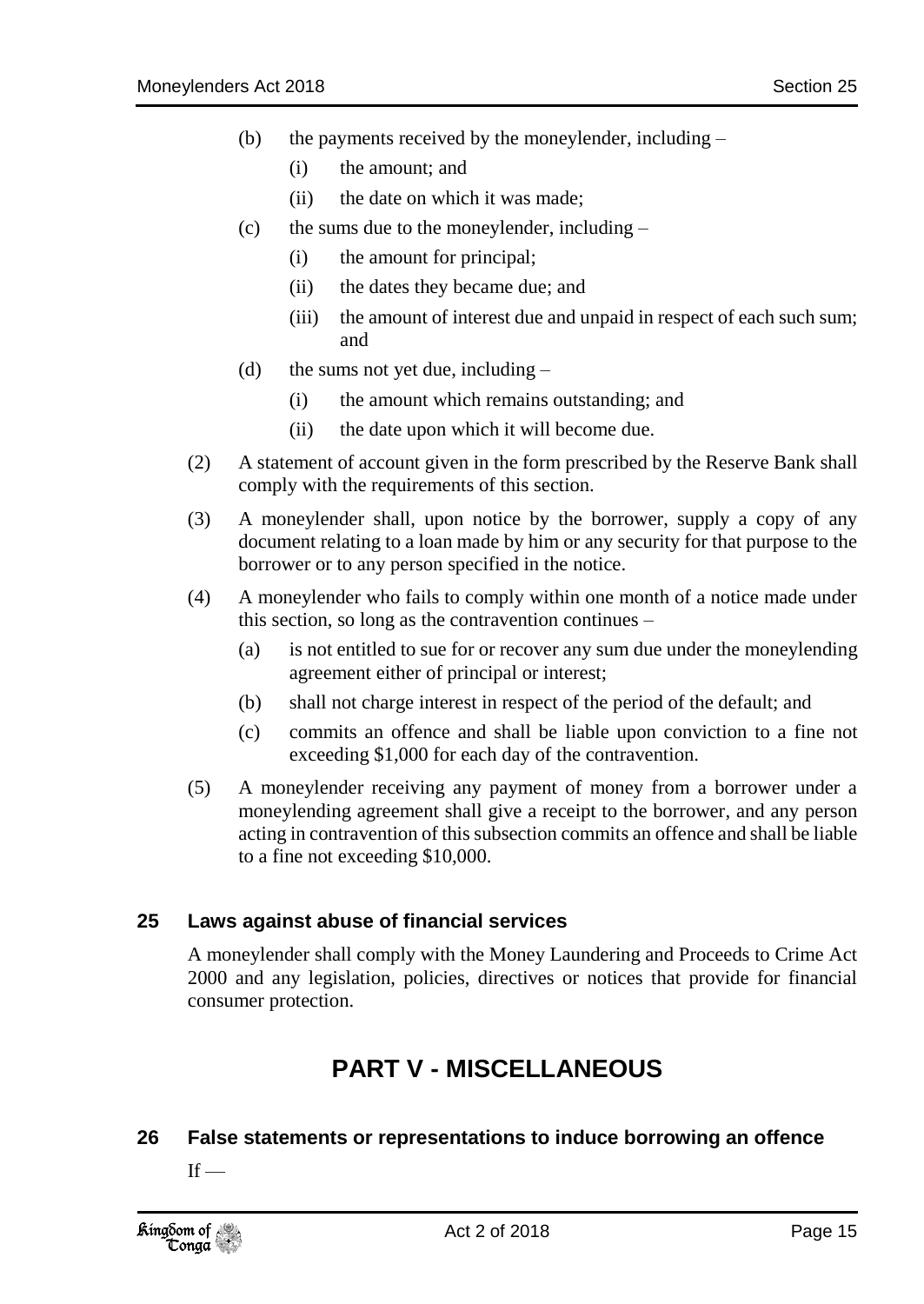- (a) a moneylender or employee of the moneylender;
- (b) any person being a director, general manager, manager or other officer of a company, being a moneylender;
- (c) any person being a president, vice-president, secretary, treasurer or other officer of a society, being a moneylender; or
- (d) any person being a partner or member, or other officer of a firm or other body of persons, being a moneylender,

by any false, misleading or deceptive statement, representation or promise or, by any dishonest concealment of material facts fraudulently induces or attempts to induce any person to borrow money or to agree to the terms on which money is or is to be borrowed, commits an offence and shall be liable upon conviction to a fine not exceeding \$10,000 or imprisonment of a term not exceeding three years or both.

### <span id="page-15-0"></span>**27 General offences and penalties**

- (1) A moneylender who
	- (a) makes a statement which he knows to be false in a material particular, or recklessly makes a statement which is false in a material particular;
	- (b) furnishes any particulars or documents in relation to an application for a licence which to his knowledge are false or incorrect or misleading in any material respect;
	- (c) makes any entry in a register, record, return, account or any other document required to be kept, maintained or furnished under this Act, which is false or incorrect or misleading in any material respect;
	- (d) alters, tampers with, defaces or mutilates any licence or other document which is required to be exhibited on a moneylender's premises;
	- (e) lends or allows a licence or document to be used by another person;
	- (f) forges, or has in his possession with intent to deceive a document that so closely resembles a licence, record, return, account or any other document that is required to be kept, maintained, or furnished under this Act;
	- (g) alters any entry made in a register, licence, record, return, account or any other document that is required to be kept, maintained or furnished under this Act;
	- (h) displays on a moneylender's premises a licence or any other document that is required, where such licence or document has been altered, tampered with, defaced or mutilated;
	- (i) displays on a moneylender's premises an imitation of a licence or other document that is required to be displayed on those premises;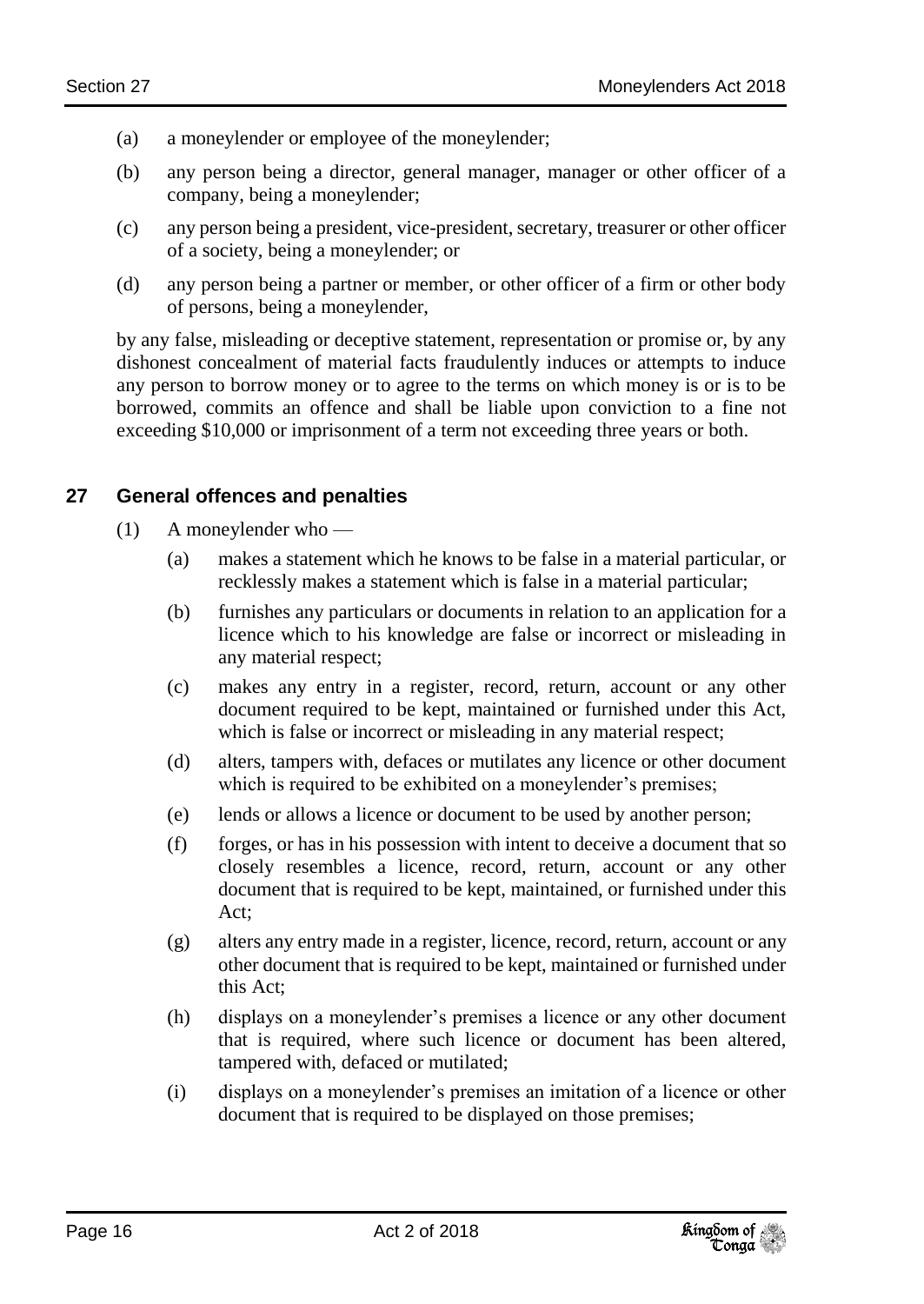- (j) prepares, maintains or authorises the preparation or maintenance of false records, returns, accounts or any other documents that are required to be furnished under this Act;
- (k) falsifies or authorises the falsification of records, returns, accounts or any other documents that are required to be furnished under this Act; or
- (l) demands or accepts security for a loan in any form prohibited by directives made under section 30,

commits an offence and shall be liable upon conviction to a fine not exceeding \$10,000 or made subject to enforce action taken by the Reserve Bank under section 28.

(2) Notwithstanding that a moneylender or person has been convicted and sentenced for an offence under this Act, the Reserve Bank may in addition to such sentence impose administrative penalties not exceeding \$1,000 for each day during which the contravention occurred.

#### <span id="page-16-0"></span>**28 Enforcement actions**

- (1) The enforcement actions that the Reserve Bank may take, include and not limited to –
	- (a) issuing written warnings;
	- (b) imposing an administrative penalty on the moneylender or the directors, officers and employees of the moneylender;
	- (c) issuing a direction to cease and desist from a practice, contravention or non compliance;
	- (d) issuing a direction to require the moneylender to comply with the whole or part of this Act, regulation, or directives, notices or prudential statements;
	- (e) conclude a written agreement with the moneylender providing for a program of remedial action;
	- (f) issuing a direction to remove or suspend a person from his position;
	- (g) revoking, suspending or imposing conditions on the licence; and
	- (h) to take any other action necessary for correcting the ground of such action.
- (2) The measures and penalties provided in this section shall not preclude application of other civil penalties or criminal penalties as provided under applicable law.
- (3) The action that the Reserve Bank takes pursuant to subsection (1) shall be proportionate to the misconduct of the moneylender or of its directors, officers or employees.
- (4) Warnings, orders, agreements or other documents specifying the action to be taken against a moneylender shall –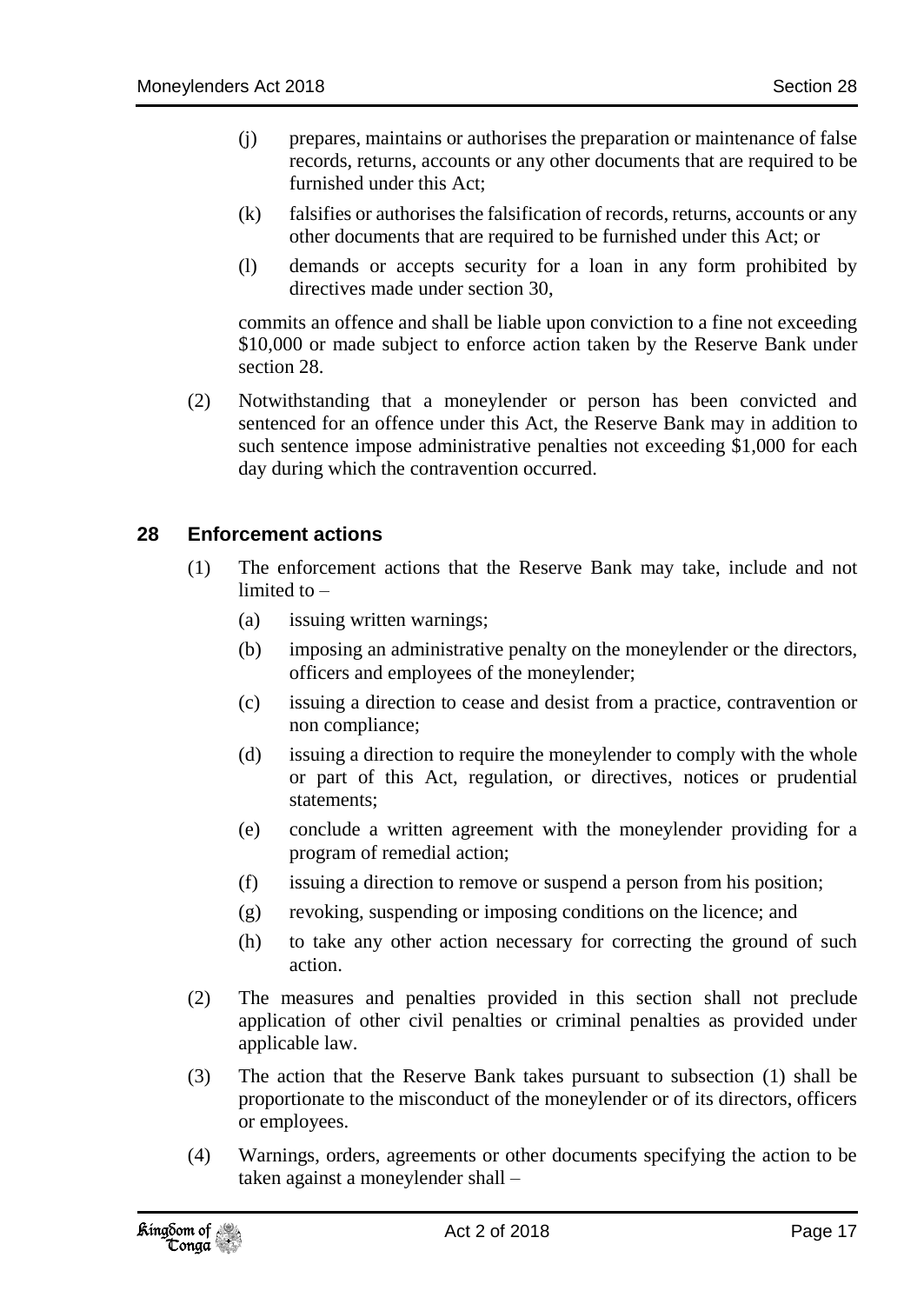- (a) be in writing;
- (b) be served; and
- (c) state the effective date of the action.

## <span id="page-17-0"></span>**29 Harassment or intimidation of borrower**

Any person who, with the intention of coercing another person to pay money claimed from the other as a debt due under a moneylending agreement –

- (a) harasses the other with demands for payment which, in respect of  $-$ 
	- (i) their frequency or the manner or occasion of making any such demand; or
	- (ii) any threat or publicity by which any demand is accompanied,

are calculated to subject the borrower or members of the borrower's family or household to alarm, distress or humiliation;

- (b) falsely represents, in relation to the money claimed, that criminal proceedings lie for failure to pay it;
- (c) falsely represents himself to be authorised in some official capacity to claim or enforce payment; or
- (d) utters a document falsely representing a person to have some official capacity or purporting to have some official capacity which he knows he has not,

commits an offence and shall be liable upon conviction to a fine not exceeding \$10,000 or to imprisonment for a term not exceeding three years or both.

### <span id="page-17-1"></span>**30 Power to make directives**

- (1) The Reserve Bank may make such directives as may be expedient or necessary for the purpose of giving full effect to the provisions of this Act, or for carrying out or achieving the objects and purposes of this Act.
- (2) Without prejudice to the generality of subsection (1), the Reserve Bank may make directives for or in respect of all or any of the following matters –
	- (a) the procedure to be followed in making an application for a licence and any other procedure and matters to be considered in respect of a licence;
	- (b) the disclosure of interest rates, fees and charges;
	- (c) the form of moneylending agreements to be used by a moneylender and a borrower and other matters relating to such agreements;
	- (d) the procedure of realising securities for the repayment of a loan and the manner for the payment of any excess money to the borrower;
	- (e) the Financial Consumer Protection policy that is to be accepted and observed by a moneylender;